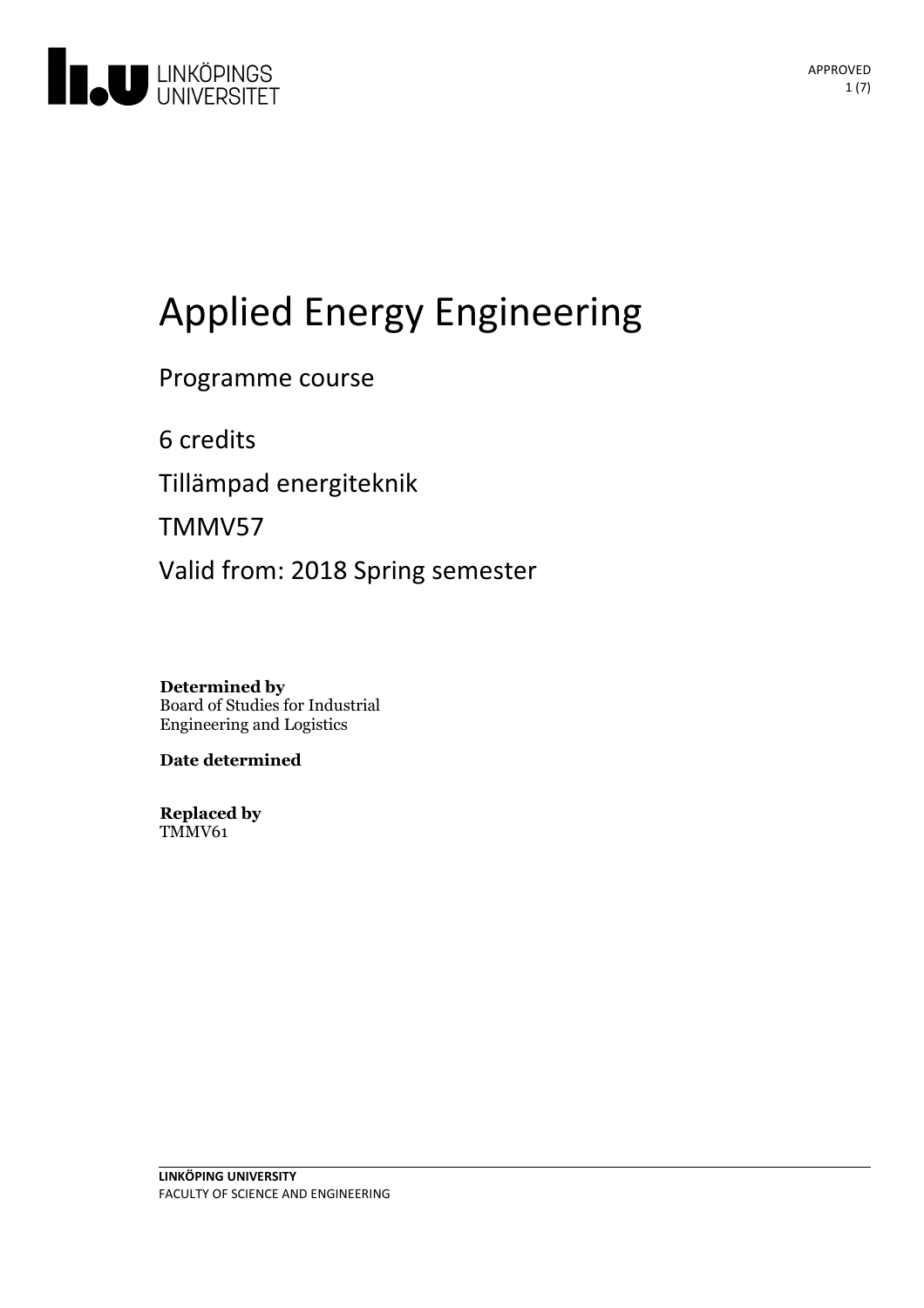# Main field of study

Energy and Environmental Engineering, Mechanical Engineering

# Course level

First cycle

# Advancement level

 $G<sub>2</sub>X$ 

# Course offered for

- Industrial Engineering and Management International, M Sc in Engineering
- Industrial Engineering and Management, M Sc in Engineering
- Mechanical Engineering, B Sc in Engineering

# Entry requirements

Note: Admission requirements for non-programme students usually also include admission requirements for the programme and threshold requirements for progression within the programme, or corresponding.

# Prerequisites

Engineering Thermodynamics, Fluid Mechanics and Heat Transfer

# Examination

| UPG1 | Assignment | 3 credits | U, 3, 4, 5 |
|------|------------|-----------|------------|
| UPG2 | Assignment | 3 credits | U, 3, 4, 5 |

### Grades

Four-grade scale, LiU, U, 3, 4, 5

# Other information

Supplementary courses: Heat transfer, Computational Fluid Dynamics, Computational Fluid Mechanics, advanced course, Aero Dynamics, Fluid Mechanics.

### Department

Institutionen för ekonomisk och industriell utveckling

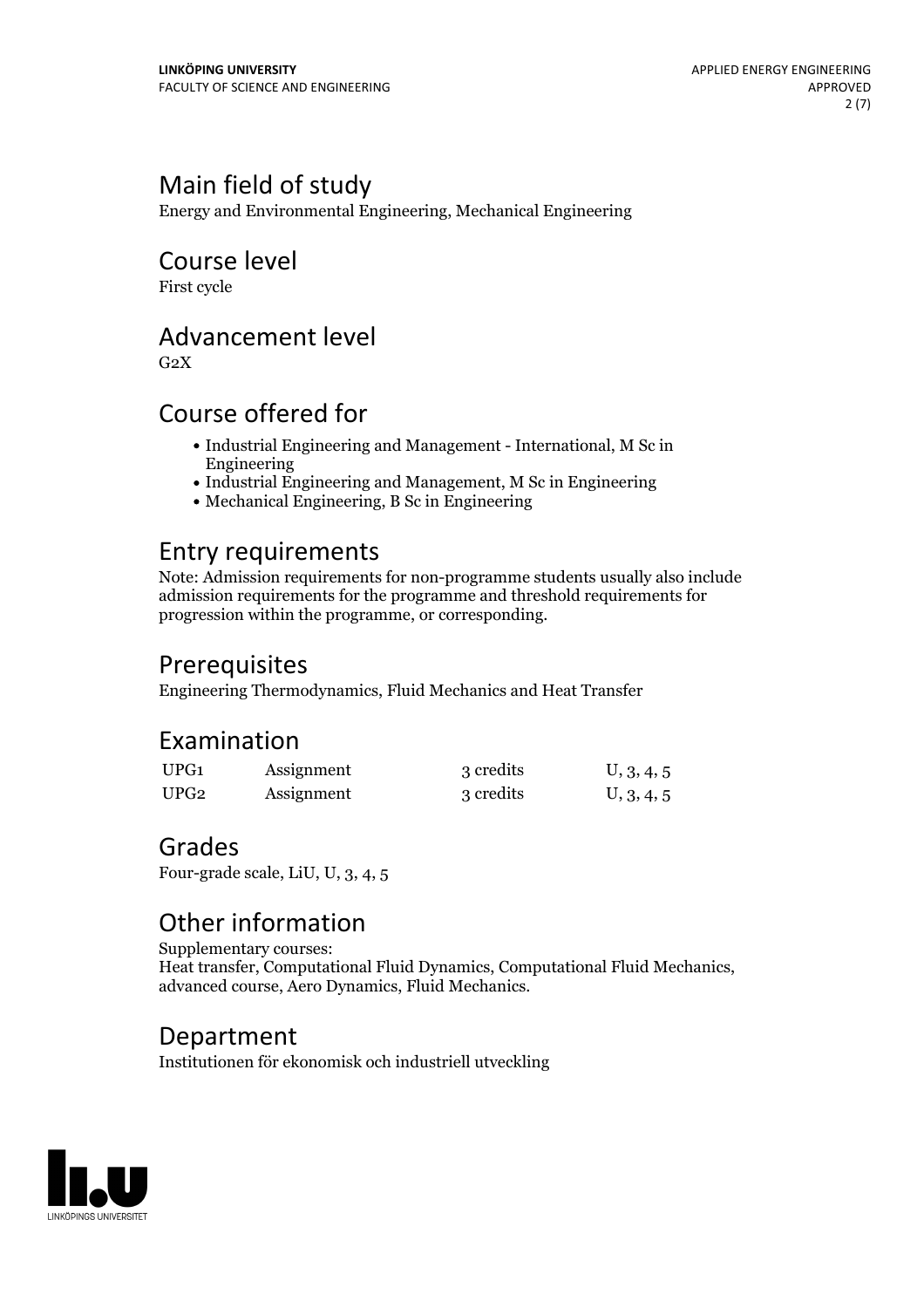# Director of Studies or equivalent

Roland Gårdhagen

### Examiner

Johan Renner

# Education components

Preliminary scheduled hours: 34 h Recommended self-study hours: 126 h

### Course literature

Cengel, Cimbala and Turner: "Fundamentals of Thermal-Fluid Sciences", 4:e utgåvan. Kompletterande uppgiftsspecifikt material.

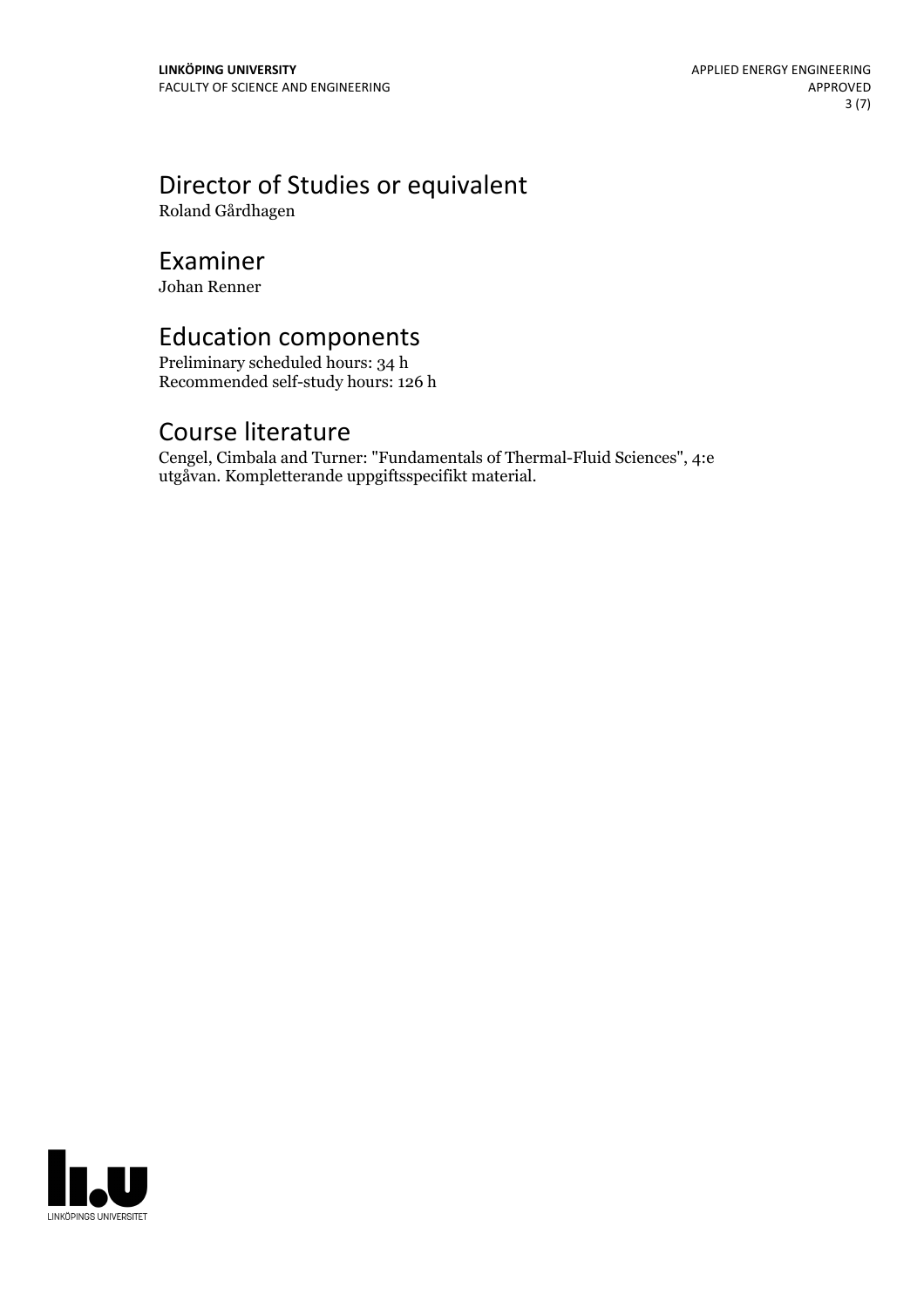# **Common rules**

### **Course syllabus**

A syllabus has been established for each course. The syllabus specifies the aim and contents of the course, and the prior knowledge that a student must have in order to be able to benefit from the course.

### **Timetabling**

Courses are timetabled after a decision has been made for this course concerning its assignment to a timetable module. A central timetable is not drawn up for courses with fewer than five participants. Most project courses do not have a central timetable.

### **Interrupting a course**

The vice-chancellor's decision concerning regulations for registration, deregistration and reporting results (Dnr LiU-2015-01241) states that interruptions in study are to be recorded in Ladok. Thus, all students who do not participate in a course for which they have registered must record the interruption, such that the registration on the course can be removed. Deregistration from <sup>a</sup> course is carried outusing <sup>a</sup> web-based form: www.lith.liu.se/for-studenter/kurskomplettering?l=sv.

### **Cancelled courses**

Courses with few participants (fewer than 10) may be cancelled or organised in a manner that differs from that stated in the course syllabus. The board of studies is to deliberate and decide whether a course is to be cancelled orchanged from the course syllabus.

### **Regulations relatingto examinations and examiners**

Details are given in a decision in the university's rule book: http://styrdokument.liu.se/Regelsamling/VisaBeslut/622678.

### **Forms of examination**

### **Examination**

Written and oral examinations are held at least three times a year: once immediately after the end of the course, once in August, and once (usually) in one of the re-examination periods. Examinations held at other times are to follow a decision of the board of studies.

Principles for examination scheduling for courses that follow the study periods:

courses given in VT1 are examined for the first time in March, with re-

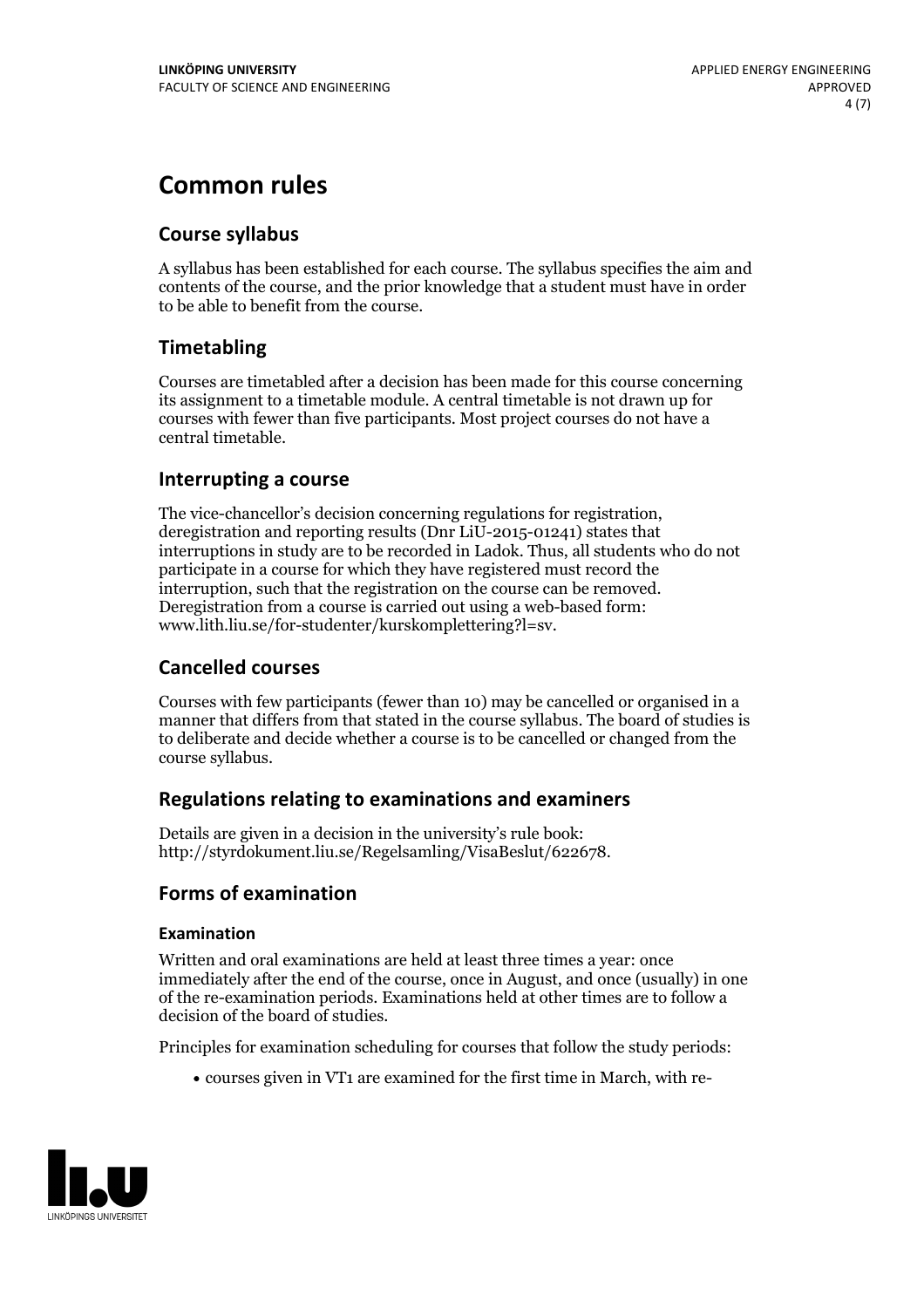examination in June and August

- courses given in VT2 are examined for the first time in May, with re-examination in August and October
- courses given in HT1 are examined for the first time in October, with re-examination in January and August
- courses given in HT2 are examined for the first time in January, with re-examination at Easter and in August.

The examination schedule is based on the structure of timetable modules, but there may be deviations from this, mainly in the case of courses that are studied and examined for several programmes and in lower grades (i.e. 1 and 2).

- Examinations for courses that the board of studies has decided are to be held in alternate years are held only three times during the year in which
- the course is given.<br>• Examinations for courses that are cancelled or rescheduled such that they are not given in one or several years are held three times during the year that immediately follows the course, with examination scheduling that corresponds to the scheduling that was in force before the course was cancelled or rescheduled.<br>• If teaching is no longer given for a course, three examination occurrences
- are held during the immediately subsequent year, while examinations are at the same time held for any replacement course that is given, or alternatively in association with other re-examination opportunities. Furthermore, an examination is held on one further occasion during the next subsequent year, unless the board of studies determines otherwise.<br>• If a course is given during several periods of the year (for programmes, or
- on different occasions for different programmes) the board orboards of studies determine together the scheduling and frequency of re-examination occasions.

#### **Registration for examination**

In order to take an examination, a student must register in advance at the Student Portal during the registration period, which opens 30 days before the date of the examination and closes 10 days before it. Candidates are informed of the location of the examination by email, four days in advance. Students who have not registered for an examination run the risk of being refused admittance to the examination, if space is not available.

Symbols used in the examination registration system:

- \*\* denotes that the examination is being given for the penultimate time.
- \* denotes that the examination is being given for the last time.

#### **Code of conduct for students during examinations**

Details are given in a decision in the university's rule book: http://styrdokument.liu.se/Regelsamling/VisaBeslut/622682.

#### **Retakes for higher grade**

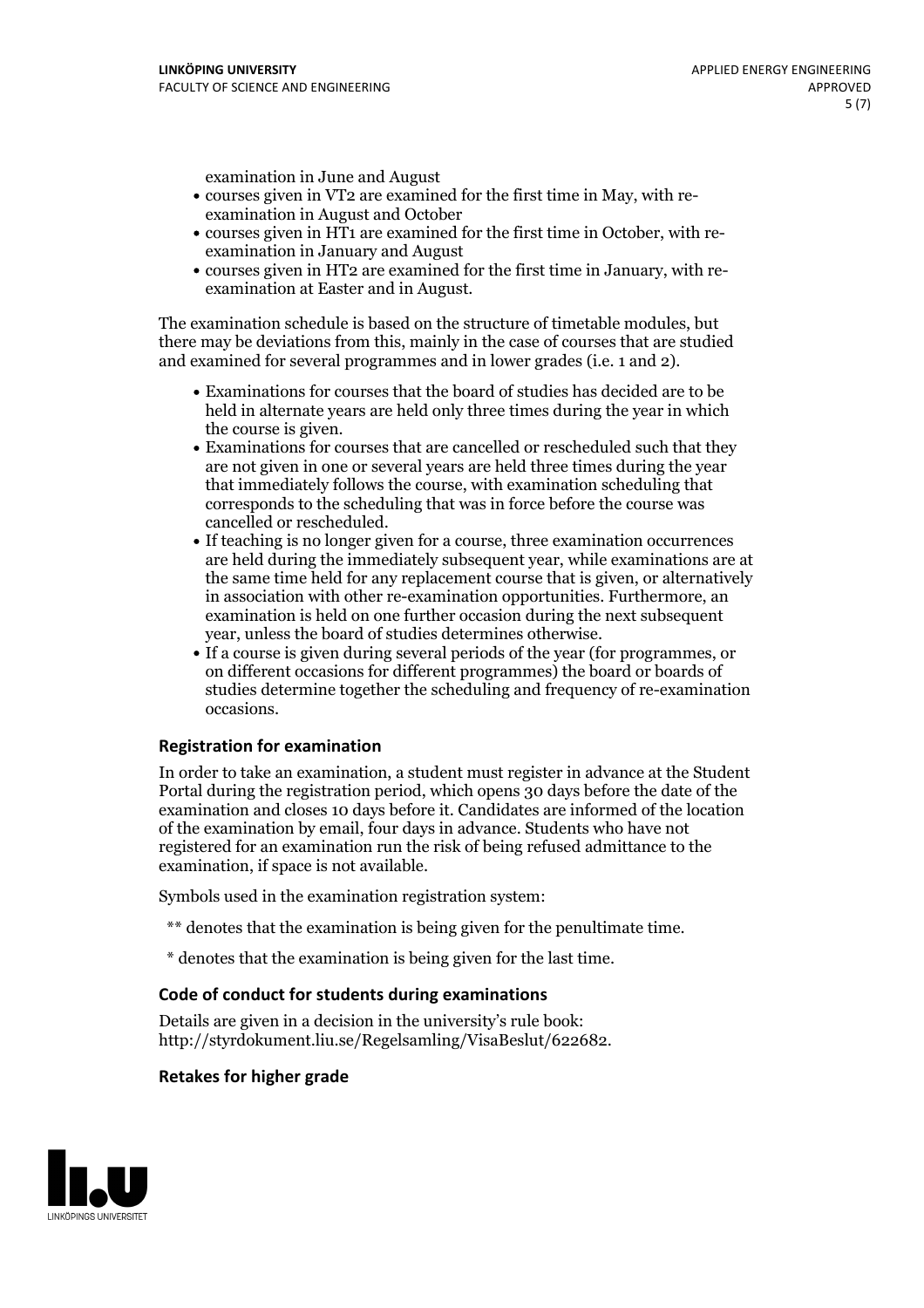Students at the Institute of Technology at LiU have the right to retake written examinations and computer-based examinations in an attempt to achieve a higher grade. This is valid for all examination components with code "TEN" and "DAT". The same right may not be exercised for other examination components, unless otherwise specified in the course syllabus.

#### **Retakes of other forms of examination**

Regulations concerning retakes of other forms of examination than written examinations and computer-based examinations are given in the LiU regulations for examinations and examiners, http://styrdokument.liu.se/Regelsamling/VisaBeslut/622678.

#### **Plagiarism**

For examinations that involve the writing of reports, in cases in which it can be assumed that the student has had access to other sources (such as during project work, writing essays, etc.), the material submitted must be prepared in accordance with principles for acceptable practice when referring to sources (references or quotations for which the source is specified) when the text, images, ideas, data, etc. of other people are used. It is also to be made clear whether the author has reused his or her own text, images, ideas, data, etc. from previous examinations.

A failure to specify such sources may be regarded as attempted deception during examination.

#### **Attempts to cheat**

In the event of <sup>a</sup> suspected attempt by <sup>a</sup> student to cheat during an examination, or when study performance is to be assessed as specified in Chapter <sup>10</sup> of the Higher Education Ordinance, the examiner is to report this to the disciplinary board of the university. Possible consequences for the student are suspension from study and a formal warning. More information is available at https://www.student.liu.se/studenttjanster/lagar-regler-rattigheter?l=sv.

#### **Grades**

The grades that are preferably to be used are Fail (U), Pass (3), Pass not without distinction  $(4)$  and Pass with distinction  $(5)$ . Courses under the auspices of the faculty board of the Faculty of Science and Engineering (Institute of Technology) are to be given special attention in this regard.

- 1. Grades U, 3, 4, 5 are to be awarded for courses that have written
- examinations. 2. Grades Fail (U) and Pass (G) may be awarded for courses with <sup>a</sup> large degree of practical components such as laboratory work, project work and group work.

#### **Examination components**

- 
- 1. Grades U, 3, 4, <sup>5</sup> are to be awarded for written examinations (TEN). 2. Grades Fail (U) and Pass (G) are to be used for undergraduate projects and other independent work.